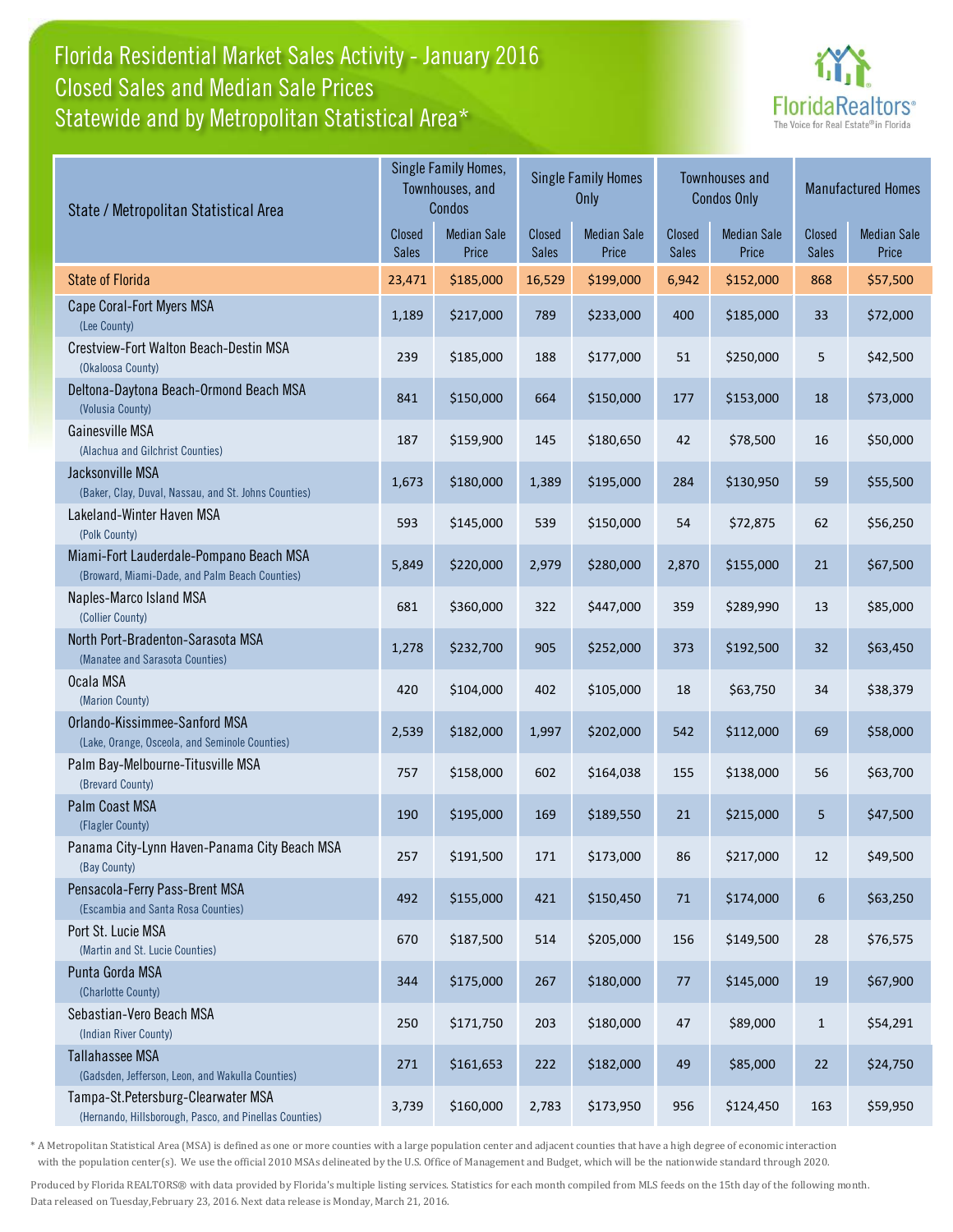## Florida Residential Market Sales Activity - January 2016 Listed by County Closed Sales and Median Sale Prices



| County                     | Single Family Homes,<br><b>Townhouses, and Condos</b> |                             |                        | <b>Single Family Homes Only</b> |                               | <b>Townhouses and Condos</b><br>Only | <b>Manufactured Homes</b> |                             |  |
|----------------------------|-------------------------------------------------------|-----------------------------|------------------------|---------------------------------|-------------------------------|--------------------------------------|---------------------------|-----------------------------|--|
|                            | Closed<br><b>Sales</b>                                | <b>Median Sale</b><br>Price | Closed<br><b>Sales</b> | <b>Median Sale</b><br>Price     | <b>Closed</b><br><b>Sales</b> | <b>Median Sale</b><br>Price          | Closed<br>Sales           | <b>Median Sale</b><br>Price |  |
| Alachua County             | 180                                                   | \$160,000                   | 138                    | \$191,000                       | 42                            | \$78,500                             | 9                         | \$43,750                    |  |
| <b>Baker County</b>        | 6                                                     | \$157,000                   | 6                      | \$157,000                       | $\boldsymbol{0}$              | (No Sales)                           | 4                         | \$50,250                    |  |
| <b>Bay County</b>          | 257                                                   | \$191,500                   | 171                    | \$173,000                       | 86                            | \$217,000                            | 12                        | \$49,500                    |  |
| <b>Bradford County</b>     | 9                                                     | \$129,900                   | 9                      | \$129,900                       | $\mathbf{0}$                  | (No Sales)                           | 0                         | (No Sales)                  |  |
| <b>Brevard County</b>      | 757                                                   | \$158,000                   | 602                    | \$164,038                       | 155                           | \$138,000                            | 56                        | \$63,700                    |  |
| <b>Broward County</b>      | 2,117                                                 | \$192,000                   | 1,044                  | \$285,000                       | 1,073                         | \$130,000                            | 11                        | \$67,500                    |  |
| <b>Calhoun County</b>      | $\mathbf{1}$                                          | \$29,500                    | 1                      | \$29,500                        | 0                             | (No Sales)                           | $\mathbf 0$               | (No Sales)                  |  |
| <b>Charlotte County</b>    | 344                                                   | \$175,000                   | 267                    | \$180,000                       | 77                            | \$145,000                            | 19                        | \$67,900                    |  |
| <b>Citrus County</b>       | 213                                                   | \$120,000                   | 195                    | \$127,000                       | 18                            | \$66,500                             | 41                        | \$47,000                    |  |
| <b>Clay County</b>         | 186                                                   | \$161,500                   | 170                    | \$171,250                       | 16                            | \$91,900                             | 24                        | \$57,900                    |  |
| <b>Collier County</b>      | 681                                                   | \$360,000                   | 322                    | \$447,000                       | 359                           | \$289,990                            | 13                        | \$85,000                    |  |
| <b>Columbia County</b>     | 42                                                    | \$107,225                   | 42                     | \$107,225                       | $\mathbf 0$                   | (No Sales)                           | 11                        | \$46,186                    |  |
| <b>DeSoto County</b>       | 21                                                    | \$94,000                    | 15                     | \$94,000                        | 6                             | \$102,500                            | 5                         | \$74,200                    |  |
| <b>Dixie County</b>        | 3                                                     | \$25,000                    | 3                      | \$25,000                        | $\mathbf{0}$                  | (No Sales)                           | 5                         | \$57,000                    |  |
| <b>Duval County</b>        | 942                                                   | \$147,400                   | 780                    | \$157,000                       | 162                           | \$116,250                            | 12                        | \$39,568                    |  |
| <b>Escambia County</b>     | 282                                                   | \$138,000                   | 234                    | \$135,000                       | 48                            | \$163,500                            | 3                         | \$44,500                    |  |
| <b>Flagler County</b>      | 190                                                   | \$195,000                   | 169                    | \$189,550                       | 21                            | \$215,000                            | 5                         | \$47,500                    |  |
| <b>Franklin County</b>     | 19                                                    | \$280,000                   | 13                     | \$315,000                       | 6                             | \$252,875                            | 0                         | (No Sales)                  |  |
| <b>Gadsden County</b>      | 16                                                    | \$134,160                   | 16                     | \$134,160                       | 0                             | (No Sales)                           | 2                         | \$24,025                    |  |
| <b>Gilchrist County</b>    | 7                                                     | \$44,500                    | $\overline{7}$         | \$44,500                        | $\boldsymbol{0}$              | (No Sales)                           | 7                         | \$69,000                    |  |
| <b>Glades County</b>       | 6                                                     | \$124,000                   | 6                      | \$124,000                       | 0                             | (No Sales)                           | 3                         | \$75,000                    |  |
| <b>Gulf County</b>         | 22                                                    | \$256,500                   | 19                     | \$258,000                       | 3                             | \$249,000                            | 3                         | \$68,000                    |  |
| <b>Hamilton County</b>     | $\overline{2}$                                        | \$54,750                    | 2                      | \$54,750                        | 0                             | (No Sales)                           | 0                         | (No Sales)                  |  |
| <b>Hardee County</b>       | 6                                                     | \$109,000                   | 6                      | \$109,000                       | 0                             | (No Sales)                           | $\overline{2}$            | \$65,000                    |  |
| <b>Hendry County</b>       | $15\,$                                                | \$97,500                    | 14                     | \$98,750                        | $\mathbf{1}$                  | \$78,000                             | 8                         | \$52,500                    |  |
| <b>Hernando County</b>     | 322                                                   | \$127,500                   | 310                    | \$130,000                       | 12                            | \$84,500                             | $47\,$                    | \$63,700                    |  |
| <b>Highlands County</b>    | 139                                                   | \$93,500                    | 114                    | \$104,900                       | 25                            | \$72,000                             | 8                         | \$38,500                    |  |
| <b>Hillsborough County</b> | 1,351                                                 | \$175,000                   | 1,019                  | \$194,000                       | 332                           | \$129,998                            | 29                        | \$80,000                    |  |
| <b>Holmes County</b>       | 13                                                    | \$59,950                    | 13                     | \$59,950                        | 0                             | (No Sales)                           | 0                         | (No Sales)                  |  |
| <b>Indian River County</b> | 250                                                   | \$171,750                   | 203                    | \$180,000                       | 47                            | \$89,000                             | $\mathbf{1}$              | \$54,291                    |  |
| Jackson County             | $15\,$                                                | \$113,750                   | 15                     | \$113,750                       | 0                             | (No Sales)                           | $\mathbf{1}$              | \$32,442                    |  |
| Jefferson County           | $\boldsymbol{6}$                                      | \$143,950                   | $6\phantom{1}6$        | \$143,950                       | $\boldsymbol{0}$              | (No Sales)                           | $\pmb{0}$                 | (No Sales)                  |  |
| Lafayette County           | $\mathbf 1$                                           | \$165,000                   | $\mathbf 1$            | \$165,000                       | 0                             | (No Sales)                           | 0                         | (No Sales)                  |  |
| <b>Lake County</b>         | 387                                                   | \$173,000                   | 364                    | \$176,500                       | 23                            | \$73,000                             | $41\,$                    | \$60,000                    |  |
| Lee County                 | 1,189                                                 | \$217,000                   | 789                    | \$233,000                       | 400                           | \$185,000                            | 33                        | \$72,000                    |  |

Produced by Florida REALTORS® with data provided by Florida's multiple listing services. Statistics for each month compiled from MLS feeds on the 15th day of the following month. Data released on Tuesday,February 23, 2016. Next data release is Monday, March 21, 2016.